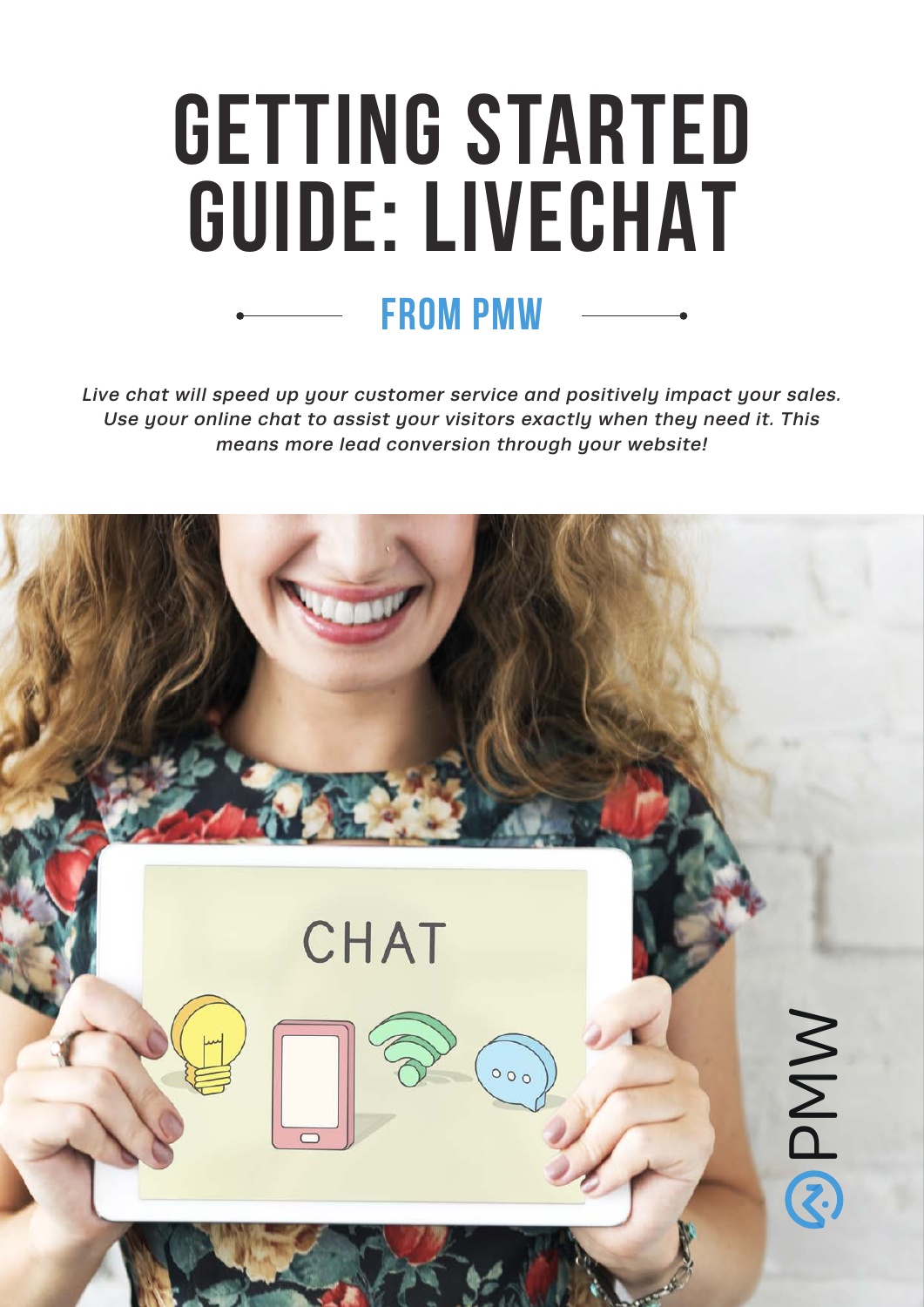### **EMAIL INVITATION**

## **1**

You will receive an email directly from LiveChat giving you access to your new account.

- This email will come from **Accounts <support@livechatinc.com>**
- The Title will be: Invitation to LiveChat.

If you do not receive this email, please contact our support team at support@propertymanagerwebsites.com, and they will resend the email.



The email will look something similar to this

**2**

You will be asked to set up your password. make sure it's secure, and save it. You'll need it to log into the *[LiveChat Agent App](https://accounts.livechat.com/?client_id=bb9e5b2f1ab480e4a715977b7b1b4279&response_type=token&redirect_uri=https%3A%2F%2Fmy.livechatinc.com&state=%7B%22redirectTo%22%3A%22home%22%7D)*. Once you set up your password, you'll be redirected to the LiveChat Agent App. You will now have the ability to start receiving chats straight away. If you would like to have a look around first, switch your Accept Chats Status to off. If you're going to continue later, use the Log in option on *[livechat.com](https://accounts.livechat.com/?client_id=bb9e5b2f1ab480e4a715977b7b1b4279&response_type=token&redirect_uri=https%3A%2F%2Fmy.livechatinc.com)* or, better still, *[download the LiveChat Agent App](https://www.livechat.com/app/)*.

*To learn more about LiveChat, check out the LiveChat help center here: https://www.livechat.com/help/ or contact our support team at support@propertymanagerwebsites.com*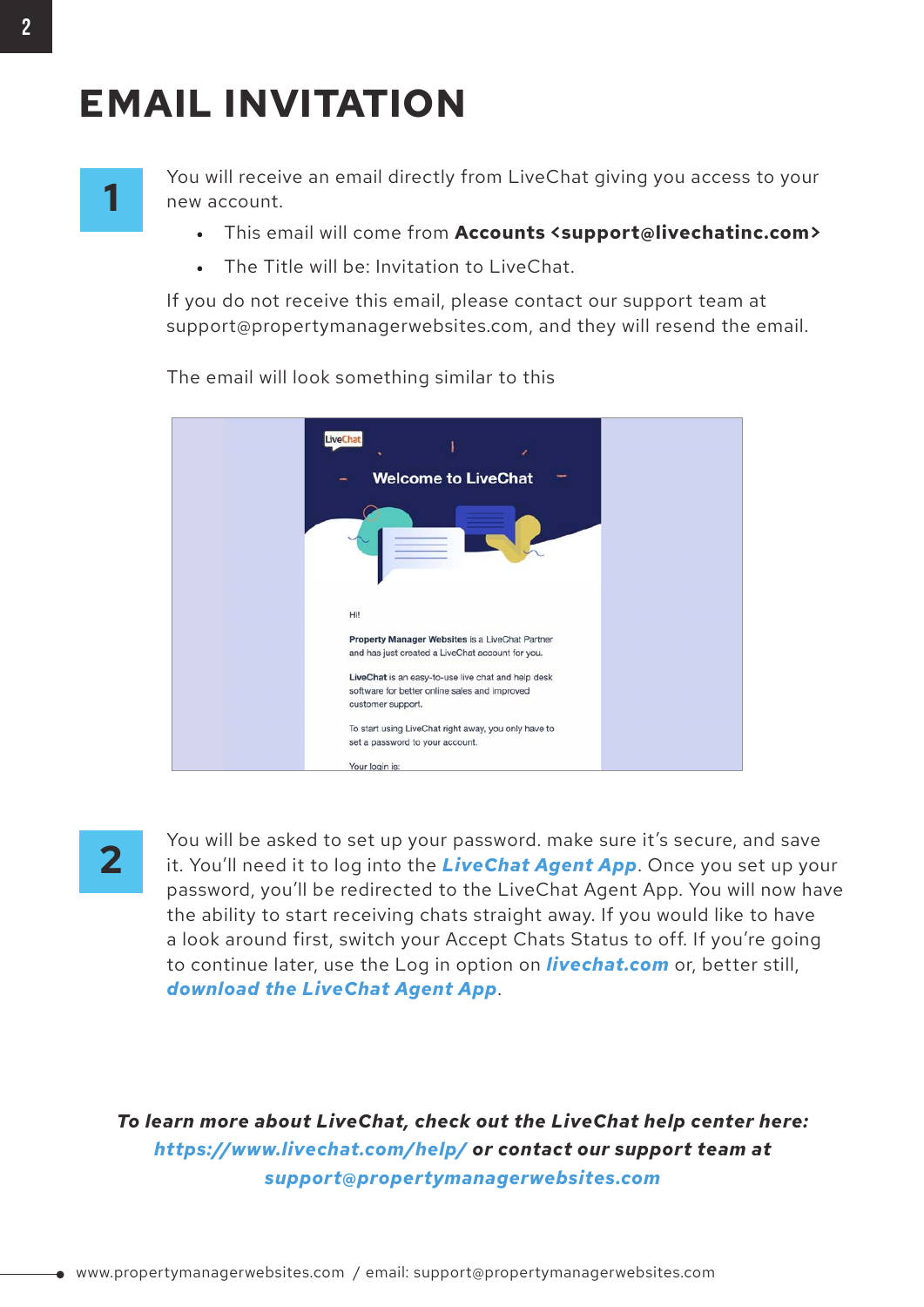### **SET YOUR STATUS**

#### **ACCEPTING CHATS**

When you start your shift on chats, make sure the Accept chats toggle is switched on. You can use this toggle to take yourself out of active chatting at the end of your shift, during a break, or when you need to attend to other duties.

|                     |                           |                                                             |                        | <b>URIQUOUT</b>                                                        | neippesk                                           | nnowieugepase                                          | .41       |
|---------------------|---------------------------|-------------------------------------------------------------|------------------------|------------------------------------------------------------------------|----------------------------------------------------|--------------------------------------------------------|-----------|
| Reports             | Θ                         | ChatBot<br>Automate customer service with AI                |                        | Integrate LiveChat with<br>ChatBot to get a customer                   | Integrate LiveChat with<br>HelpDesk and manage all | Build internal knowledge<br>base for your LiveChat age | Aπ<br>cha |
|                     | ≃                         | KnowledgeBase<br>Guide and educate                          |                        |                                                                        |                                                    |                                                        |           |
|                     | ☑                         | HelpDesk<br>Support customers by tickets                    |                        |                                                                        |                                                    |                                                        |           |
|                     |                           |                                                             |                        | Ongoing chats                                                          | <b>Unassigned tickets</b>                          | Logged in agents                                       |           |
| 冊<br>Marketplac     |                           | <b>Property Manager Websites</b><br>pmw.webmaster@kohva.com |                        | 0                                                                      |                                                    | $2$ (of 5)                                             |           |
| ≡<br><b>Billing</b> | $\bullet$<br>Accept chats |                                                             |                        | ail to LiveChat so you can manage all your conversations in one place. |                                                    |                                                        |           |
| ✿                   | News & alerts<br>Œ        |                                                             |                        |                                                                        |                                                    |                                                        |           |
| Settings            |                           | Notification preferences                                    |                        |                                                                        |                                                    |                                                        |           |
| ◉<br>Help           | Company details           |                                                             |                        |                                                                        |                                                    |                                                        |           |
| G                   | Log out                   |                                                             | All agents<br>My stats |                                                                        | New tickets                                        |                                                        |           |
|                     |                           | 6<br>A 0 from previous 7 days                               |                        |                                                                        |                                                    |                                                        |           |

#### **NOT ACCEPTING CHATS**

When you're off accepting chats, no new chats will be assigned to you. You will still be able to finish ongoing chats, assign new chats to yourself, receive a transferred chat, and do any other work inside LiveChat. To learn more about setting up your status, check out the LiveChat tutorial here: *https://www.livechat.com/agentshandbook/#welcome*

| Our other products                                          | Ç                                                           | $\blacktriangledown$                                                   |                                                        |                        |
|-------------------------------------------------------------|-------------------------------------------------------------|------------------------------------------------------------------------|--------------------------------------------------------|------------------------|
| ChatBot<br>Θ<br>Automate customer service with Al           | ChatBot                                                     | HelpDesk                                                               | KnowledgeBase                                          | $\lambda$              |
| KnowledgeBase<br>M<br>Guide and educate                     | Integrate LiveChat with<br>ite<br>ChatBot to get a customer | Integrate LiveChat with<br>HelpDesk and manage all                     | Build internal knowledge<br>base for your LiveChat age | Arc<br>ch <sub>z</sub> |
| HelpDesk<br>Ø<br>Support customers by tickets               |                                                             |                                                                        |                                                        |                        |
| <b>Property Manager Websites</b><br>pmw.webmaster@kohva.com | Ongoing chats                                               | <b>Unassigned tickets</b>                                              | Logged in agents                                       |                        |
| o<br>Accept chats                                           | 0                                                           |                                                                        | $2$ (of 5)                                             |                        |
| Ω<br>News & alerts                                          |                                                             |                                                                        |                                                        |                        |
| œ<br>Notification preferences                               |                                                             | ail to LiveChat so you can manage all your conversations in one place. |                                                        |                        |
| Company details                                             |                                                             |                                                                        |                                                        |                        |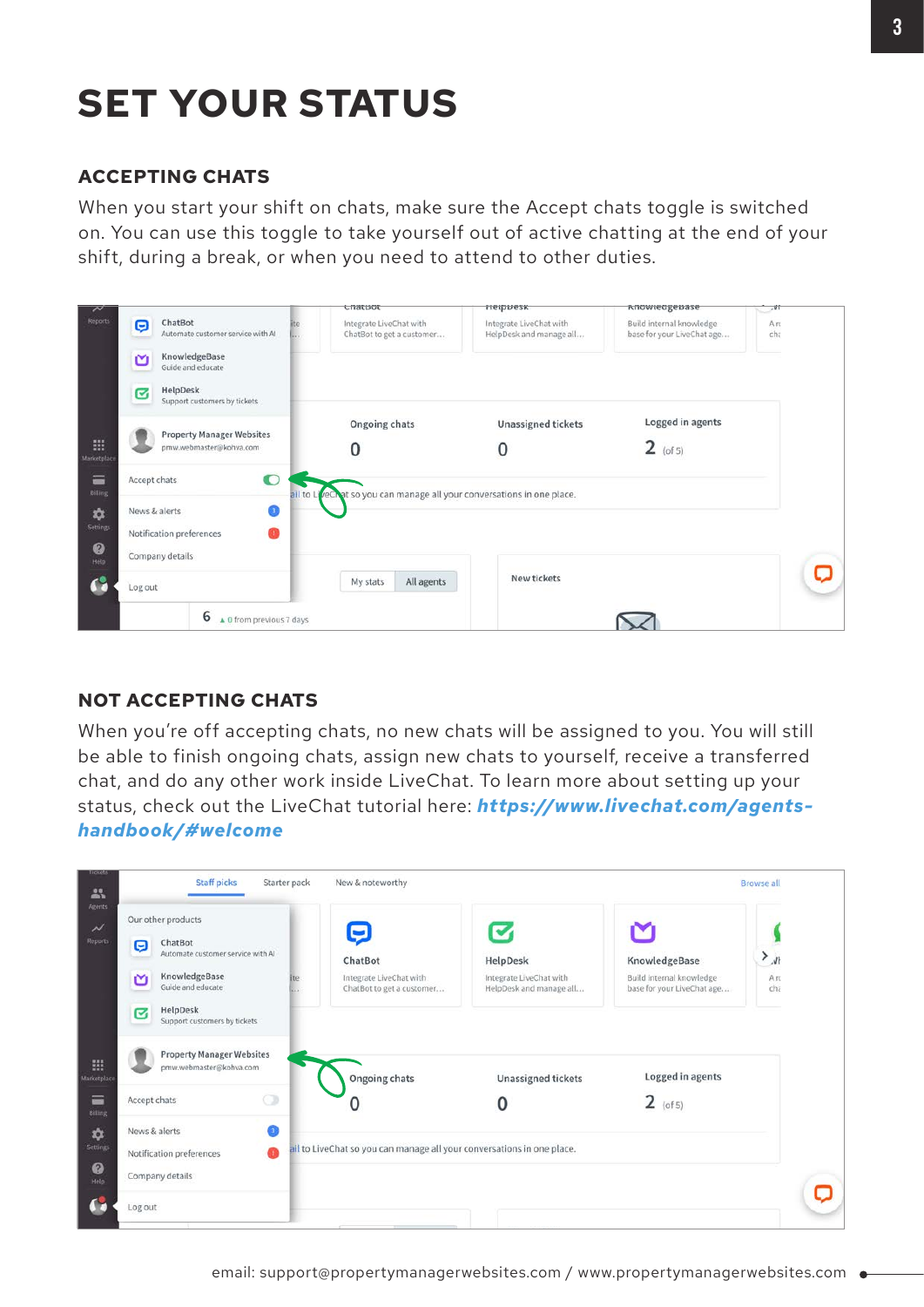# **SET UP NOTIFICATIONS**

When you click on Notification preferences, you will be able to configure the notifications to match your workflow.



## **DOWNLOAD THE LIVECHAT AGENT APP**



You can use the LiveChat Agent app for *[web browser](https://accounts.livechat.com/?client_id=bb9e5b2f1ab480e4a715977b7b1b4279&response_type=token&redirect_uri=https%3A%2F%2Fmy.livechatinc.com&state=%7B%22redirectTo%22%3A%22home%22%7D)*, *[desktop](https://www.livechat.com/app/livechat-for-mac/)* or mobile. You can find the download links in the LiveChat Agent app in the *[Settings](https://accounts.livechat.com/?client_id=bb9e5b2f1ab480e4a715977b7b1b4279&response_type=token&redirect_uri=https%3A%2F%2Fmy.livechatinc.com&state=%7B%22redirectTo%22%3A%22settings%252Fdownload-apps%22%7D)* section. If you would like to read on about it, we have an article on LiveChat Agent apps in our *[Help Center](https://www.livechat.com/help/web-desktop-and-mobile-applications/)*.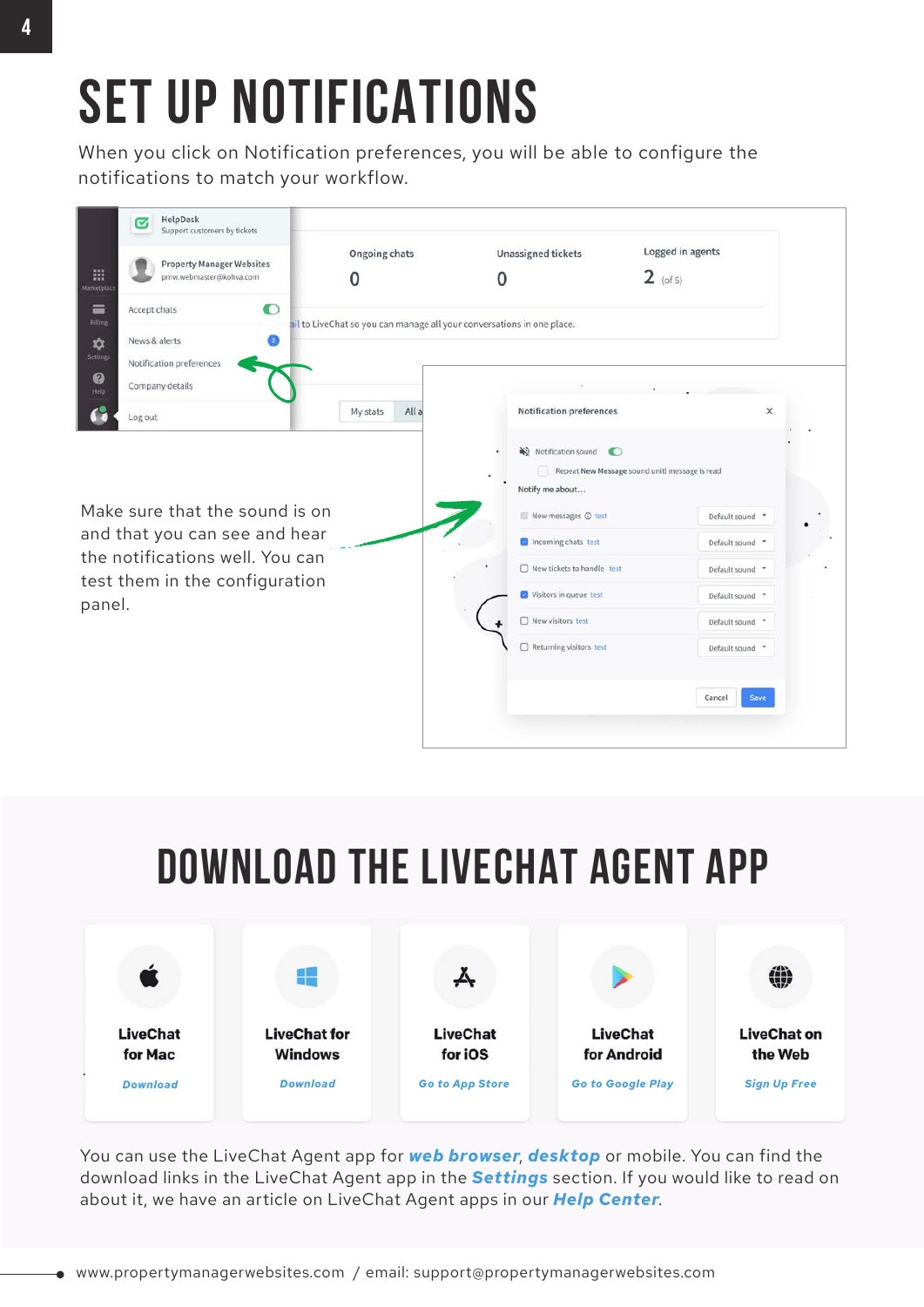# **SET UP YOUR AGENT PROFILE**

Now, let's set up your Agent profile. To edit your Agent profile, go to the Agents tab in your LiveChat Agent app, and double click on yourself. You can also pick yourself from the list and then click on the pen icon to edit.





#### **SET UP WORKING HOURS**

Your team may be using the *[Work scheduler](https://www.livechat.com/help/configuring-the-work-scheduler/)*. If this is the case, the Working hours toggle will be switched to green, and you won't need to set the Status after logging in. Your Status will be set to accepting chats during your working hours and to not accepting chats after hours. You'll still be able to switch off chats for breaks, and to attend to other duties. All you need to do is make sure you are logged into the LiveChat Agent app. Work scheduler is available in Business and Enterprise *[plans](https://www.livechat.com/pricing/)*.